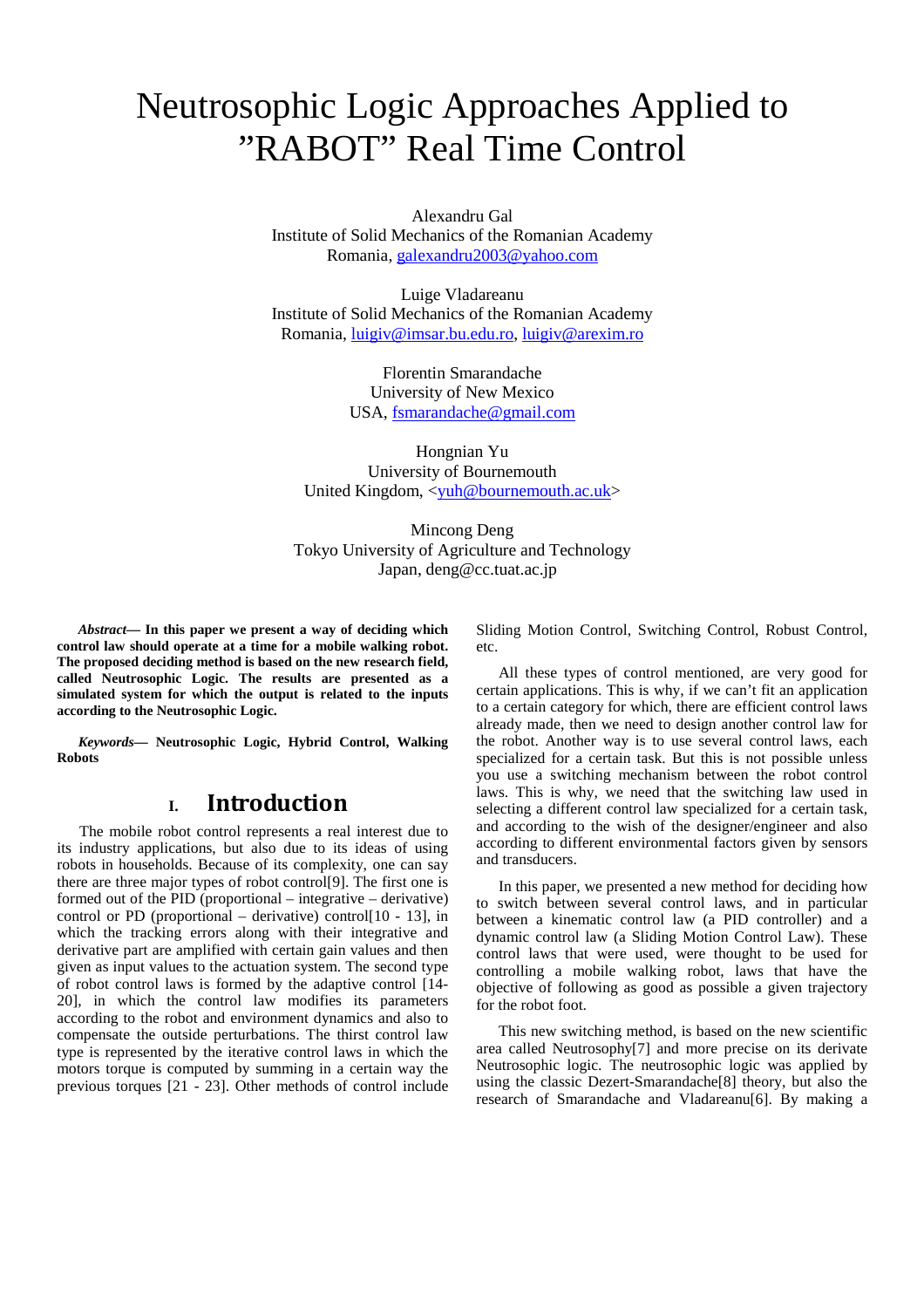simulation of the conditions encountered by a walking robot foot, in Matlab Simulink, we could observe how the switching technique behaves, compared to a classic fuzzy switching method.

### **II. Neutrosophic logic and DSMT**

The neutrosophic logic is a generalization of fuzzy logic. In neutrosophic logic a statement is t% true, f% false and i% indeterminate, and t, f, i are real values taken from the sets T, F, I. These three sets can be of any form and the sum  $= t+f+i$ has no restrictions. Neutrosophic logic is related to other logics through the true and false parameters but it introduces the percentage of indeterminacy which expresses the percentage of unknown parameters or states [7].

If we choose U to be a universe of discourse, and M a set included in U, then an element x from U is noted with respect to the set M as  $x(T,I,F)$  and belongs to M in the following way:

- $x$  is t% true that it is in the set M
- $x$  is  $i\%$  indeterminate that it is in the set M (the value of unknown)
- $x$  is f% false that it is in the set M

where the value of t varies in T, the value of i varies in I and the value of f varies in F[8].

A distinctive part of DSmT (Dezert Smarandache Theory) is the notion of hyper-power set. Let  $\Theta = {\theta_1, \dots, \theta_n}$  be a finite set of "n" exhaustive elements. Then the DSmT hyper-power set  $D^{\Theta}$  is defined as the set of all composite propositions built from elements of  $\Theta$  with the operators  $\cup$  and  $\cap$  such that [8]:

1.  $\phi$ ,  $\theta_1$ , ...,  $\theta_n \in D^{\Theta}$ 

2. If  $A, B \in D^{\Theta}$ , then  $A \cap B \in D^{\Theta}$  and  $A \cup B \in D^{\Theta}$ 

Within the same set  $\Theta$  and with  $m(\cdot): D^{\Theta} \to [0,1]$  we have:

$$
m(\varnothing):0 \text{ and } \sum_{A\in D^{\Theta}} m(A)=1
$$
 (1)

where m(A) is called the generalized basic belief assignment or mass (gbba) of A[8].

By using the belief function

$$
Bel(A) = \sum_{\substack{B \subseteq A \\ B \in D^{\Theta}}} m(B) \tag{2}
$$

associated with two sources (observers)  $m_1(.)$  and  $m_2(.)$  we can define the classic DSm rule of combination:

$$
\forall C \in D^{\Theta}, m_{M^{f}(\Theta)}(C) \equiv m(C) = \sum_{\substack{A, B \subset D^{\Theta} \\ A \cap B = C}} m_{1}(A) \cdot m_{2}(B) \tag{3}
$$

Since D<sup>Θ</sup> is closed under the set operators  $\cup$  and  $\cap$  this Dezert-Smarandache rule of combination guarantees that m(.) is a proper belief mass. Meaning that  $m(\cdot): D^{\Theta} \to [0,1]$ . The rule of combination described is commutative and associative. Also one can extend the rule for as many sources as required.

# **III. Appling the neutrosophic logic to a walking robot leg control**

For the walking robot kinematic structure, one can imagine any kind of biped or hexapod structure, for it doesn't affect the neutrosophic decision making. Bearing this in mind, we have simulated the approach of the robot foot to the support surface through a well thought sine signal. By knowing where the support surface is at, we could say if the robot foot is near the surface, or is in contact with it. According to this distance we could compute the contact force between the robot foot and the contact surface / ground.

Having simulated these two sensors, we have chosen these two as our two observers for the Neutrosophic computations. Knowing this, we defined in figure 1, the basic diagram of how the neutrosophic logic is applied. Also we need to specify that the decision will be made between two control techniques for the walking robot leg control. These two control laws were chosen to be based on motion control for the foot trajectory. One will be based on a dynamic control law and the other will be based on a kinematic control law. Also, the two control laws were not implemented, but were only used in presenting the neutrosophic decision.



Fig. 1 Neutrosophic logic applied for two observers

As one can see, the first part of the neutrosophic diagram is formed from the two observers which we have chosen as the Proximity and Force sensors. After that, there is a stage of Neutrosophication in which the sensors values are converted as in fuzzy logic, into values from the interval [0,1].

For the neutrosophication stage, we have to bear in mind that the neutrosophic logic has functions that work with values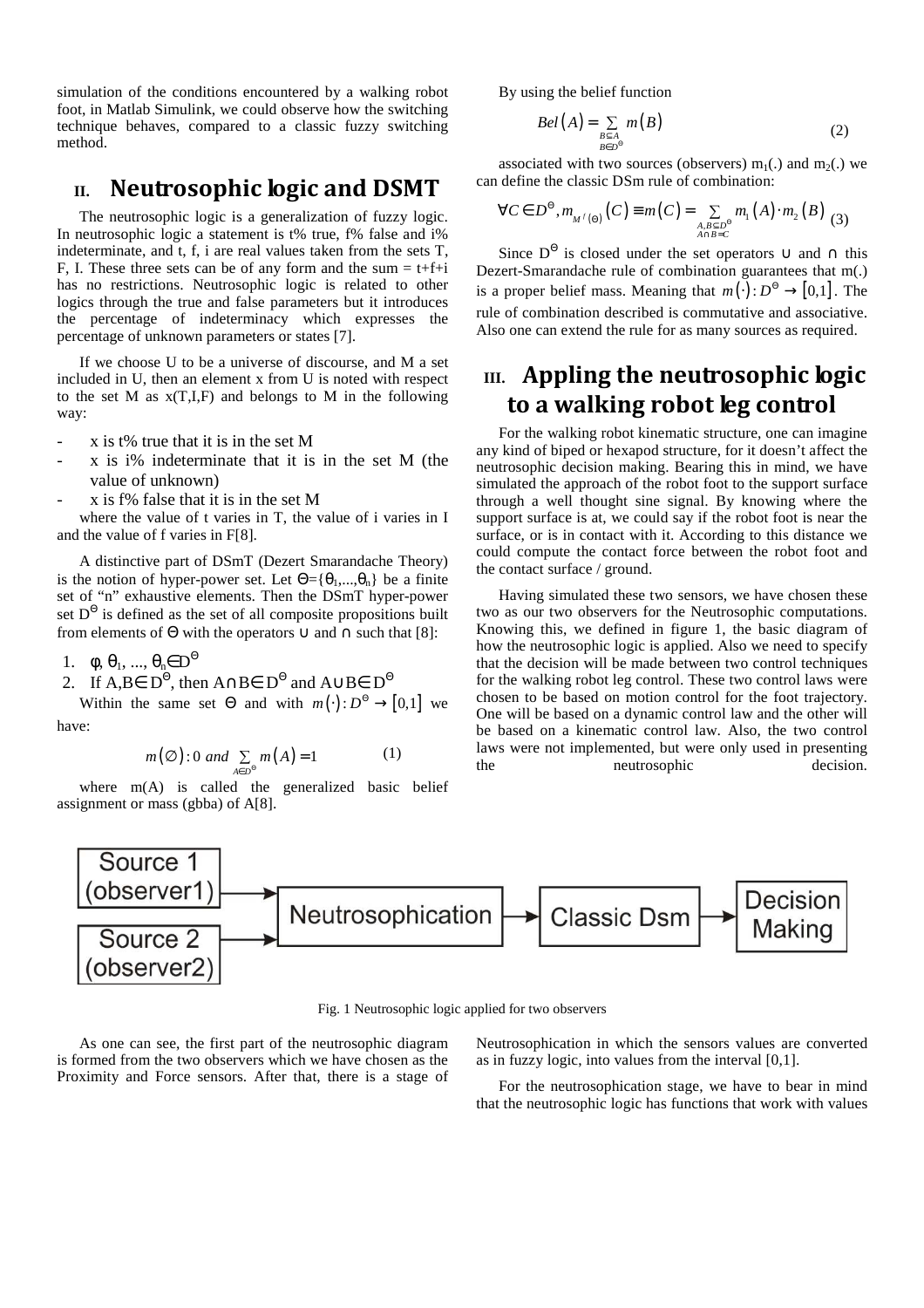of Truth, Indeterminacy and Falsity. Because of this, we'll have similar to a fuzzification graph, three signals of Low, Medium and High areas, which are attributed to the percentages of Truth, Indeterminacy and Falsity according to a specific statement for each sensor.

For the proximity sensor, we have the member function in figure 2, in which one can see the three Low, Medium and High values. These three values correspond to the percentage values of truth, indeterminacy/unknown and falsity for the dynamic and kinematic control in the following manner (table 1).

TABLE I. NEUTROSPHICATION CORRESPONDENCE OF FUZZY VALUES FOR THE PROXIMITY SENSOR

| Control   | Low        | Medium                        | High       |
|-----------|------------|-------------------------------|------------|
| type      |            |                               |            |
| Dynamic   | Truth      | Indeterminacy/unknown Falsity |            |
| Control   | percentage | percentage                    | percentage |
| Kinematic | Falsity    | Indeterminacy/unknown Truth   |            |
| Control   | percentage | percentage                    | percentage |

For the force sensor diagram, we'll have a slightly different correspondence (table 2):

TABLE II. NEUTROSPHICATION CORRESPONDENCE OF FUZZY VALUES FOR THE FORCE SENSOR

| Control   | Low        | Medium                      | High       |
|-----------|------------|-----------------------------|------------|
| type      |            |                             |            |
| Dynamic   | Falsity    | Indeterminacy/unknown Truth |            |
| Control   | percentage | percentage                  | percentage |
| Kinematic | Truth      | Indeterminacy/unknown       | Falsity    |
| Control   | percentage | percentage                  | percentage |

For these two member functions, one can see that in figures 2 and 3 we have a threshold for the sensor values according to which, the values of the neutrosophication are directly influenced. This threshold is chosen according to the application in which the neutrosophication logic is used and is also adjusted by trial and error after seeing the experimental data.



Fig.2 Neutrosophication for the Proximity sensor data

Therefore, when the robot foot is in contact with a support surface, it means that the proximity sensor will provide a 0 value or one very close to it, and it also means that the force transducer should provide a value higher than the set threshold.



Fig. 3 Neutrosophication for the Force sensor data

Knowing these facts we developed the neutrosophic switching block control based on the theory presented in this paper, and its results are discussed in the next chapter. Also, we used a classic fuzzy control so we can compare the results obtained to a very common and known switching design.

## **IV. Results and Conclusion**

To prove the validity of our proposed switching technique we developed a simulated system in Matlab Simulink, in which we built two loops one for the Neutrosophic logic and one for the Fuzzy logic so we can compare the results. Thus, figure 4 presents the switching system.

In the presented diagram of figure 4, one can identify the block that defines the reference values, made out of the robot vertical position, its foot position according to the distance between the robot platform and foot, and the third reference signal is the one that defines the ground position. The second diagram bloc, named Sensors computes the reference data and provides to the decision making block the values of force and proximity which in a real system would be provided by two real sensors.

By using the sensor data, we have defined two switching blocks. The first one is called Neutrosophic Decision Control and was made using the data presented in this paper, and the second one, is called Fuzzy Decision Control and was made using a simple fuzzy rule which was not presented because is not this paper objective, but was used to compare the final results. The output data was plotted to observe how the switching system behaves.

Figure 5, presents two of the reference signals. The first one defines the sine signal for the foot vertical position and the second the ground position which was made to look like a descending stair. The third signal that defines the robot position was not presented due to the fact that it was taken of value 0. Thus, one can observe that the foot reference position does not stop at the ground level, so that we can compute the force parameter due to the negative value of the proximity computed sensor. This was done only for the reason to present different cases that the robot can encounter.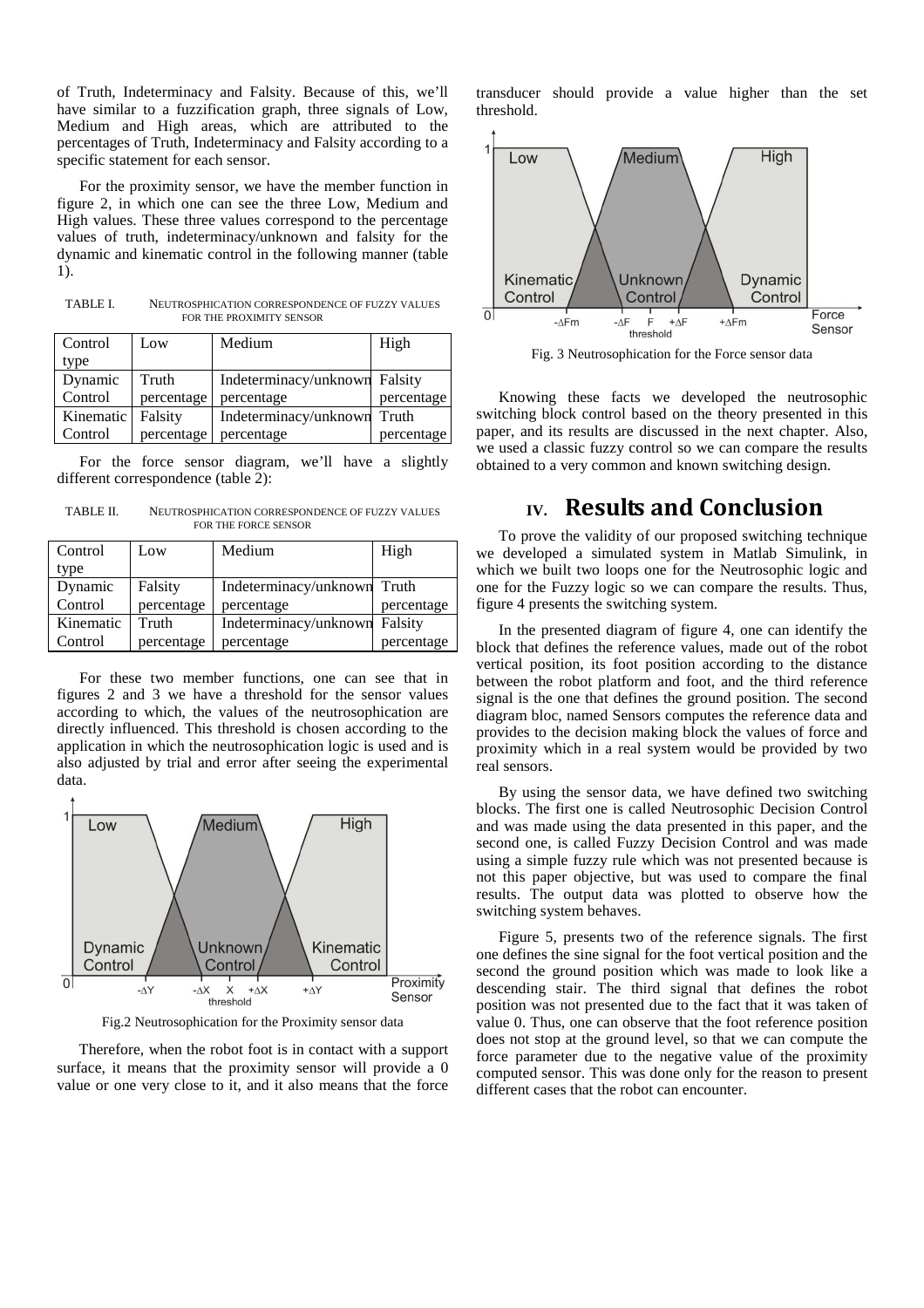

Fig. 4 The simulated switching system

After the simulation was done, the output data provided by the simulated sensors is shown in figure 6, the top two diagrams. These signals are for proximity data and the computed force. The third diagram of figure 6 presents the switching data provided by the neutrosophic and fuzzy decision blocks. The full line represents the neutrosophic decision and the dashed line the fuzzy decision. Also, the decision to choose the kinematic control law is when the output value of the switching law is equal to 10 and for the dynamic control law we have chosen the 0 value. Before the neutrosophic decision is made, we had to compute the four parameters on which the neutrosophic switching is based. These parameters are presented in figure 7.

One can observe that the value of the indeterminacy parameter is always 0 because the values provided by the sensors do not make our system to be in an unknown state.

One can see how the value of truthiness, indeterminacy, falsity and contradiction varies according to the values of proximity and force sensors. Also, we have to point out that these values correspond to the level of truthiness, indeterminacy and falsity for choosing the dynamic control law, and the kinematic control law is chosen when the dynamic one fails to be selected.



Fig. 5 The reference signals for the robot foot and ground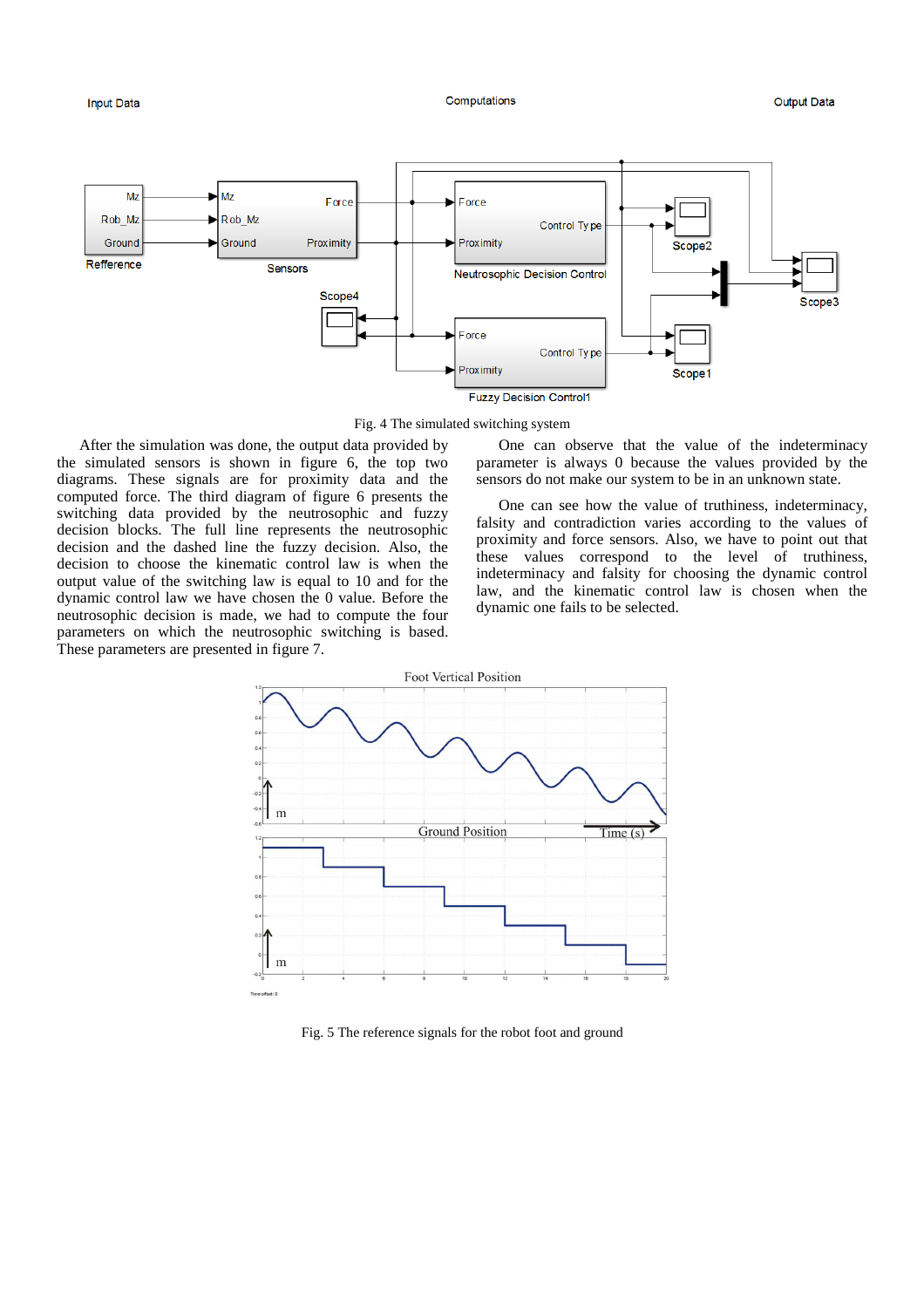

Fig. 6 The output data from sensors and the switching decisions

After the neutrosophication phase, in which we computed the truthiness, indeterminacy, falsity and contradiction parameters, we have applied the classic Neutrosophic decision, described in this paper. After that, we have chosen the control law, by simply comparing the results of the truthiness, indeterminacy, falsity and contradiction parameters to each other, and obtained the first diagram from figure 8.



Fig. 7 Parameters after neutrosophication (Truthiness, Indeterminacy, Falsity and Contradiction)

The second diagram of figure 8, shows the output of the fuzzy switching block in which the decision was made with the help of a threshold value of 0,5for the fuzzification values.

As one can see from figure 8, the neutrosophic based switching law has commuted from the kinematic control law to the dynamic control law when the robot foot was near and then in contact with the support surface.



Fig. 8 Output data of the two switching techniques

After the contact has ended, the control law has been switched back from the dynamic control law to the kinematic control law. This was done at every step of the stairs. But, in comparison, the fuzzy based switching law did not behave like we wanted because it failed to switch to a dynamic control law for the first 3 steps, and after that, at the last 4 steps the robot has taken, it commuted the control laws too late to be efficient.

The main conclusion that can be drawn is that the neutrosophic technique behaves really well in different conditions of uncertainties, that can occur during the robot motion, due to the errors form the sensors or uneven ground surface in the case of the force sensor.

Further work will focus on implementing this switching technique on a simulation of a walking robot in which one will be able to see how the switching in influencing the motion of the walking robot. And after that, the second step will be to implement it on a real robot.